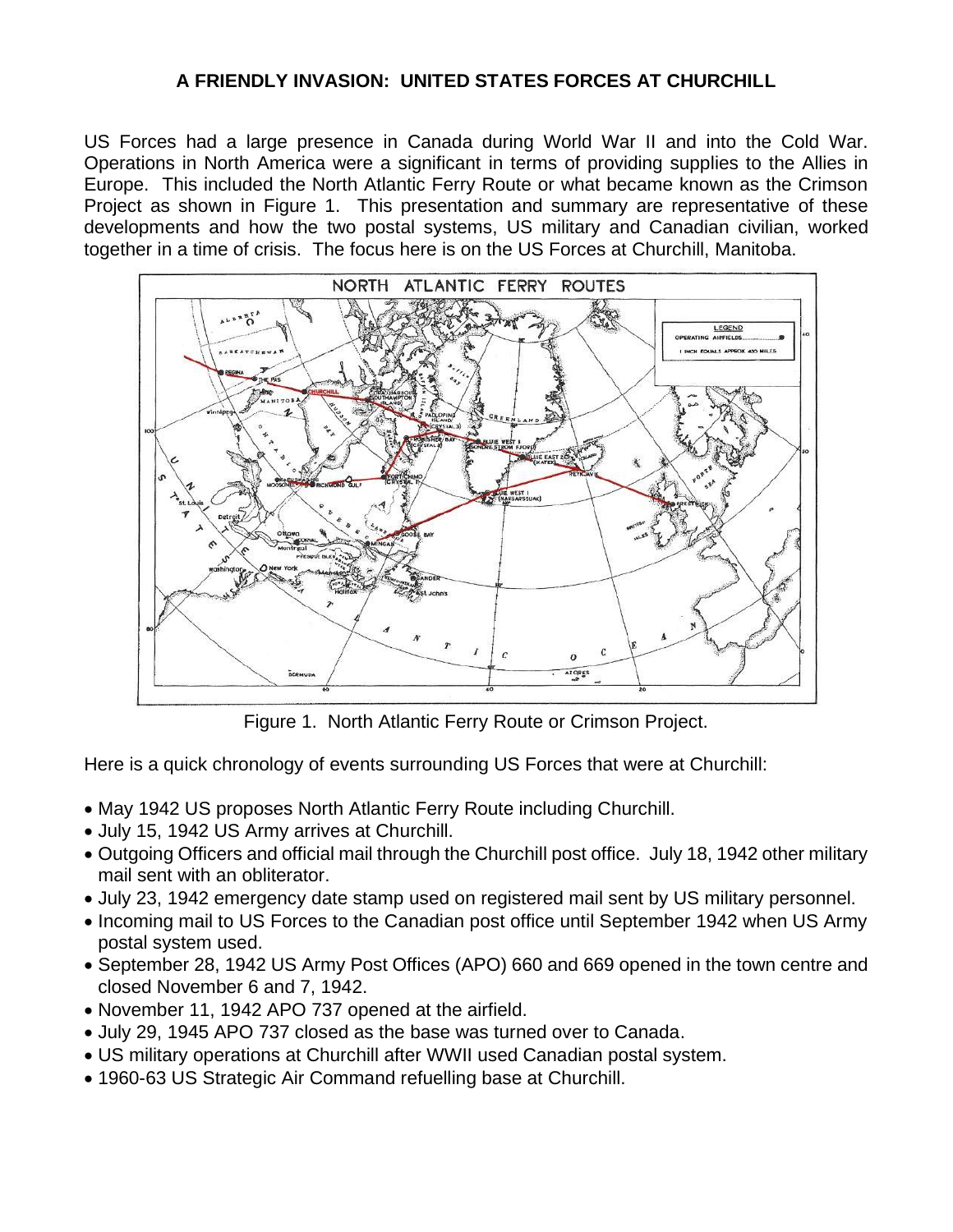Before the Military shows the importance of the railway that made Churchill a transport hub and a logical choice for a Crimson Project base.

*Only reported cover from the short-lived*  Hudson's Bay Company. *Amery, Manitoba post office during construction of the Hudson Bay Railway. Likely carried by dog team from Churchill or*  a.B. Andrews Esq. *York Factory. The railway was completed to Churchill in 1929 making it a transport hub.* 239 Fayetteville St. From Chay.<br>Yo Draycott Lilegraph Gan<br>Manufota Canado manutoba Canada The Locoma Publishing to *Cover from the Telegraph crew on the Hudson Bay Railway in June 1929.* Battle Crerk much.  $u$  s. a.

### US Forces Mail through the Canadian Post Office

*Registered airmail cover from US military person sent through the Churchill post office. Note use of the Saskatoon District Emergency No. 1 hammer and cut down registration box with Churchill Money Order Office Number 5142 above. Very unusual use of Canadian emergency markings for censorship.* 





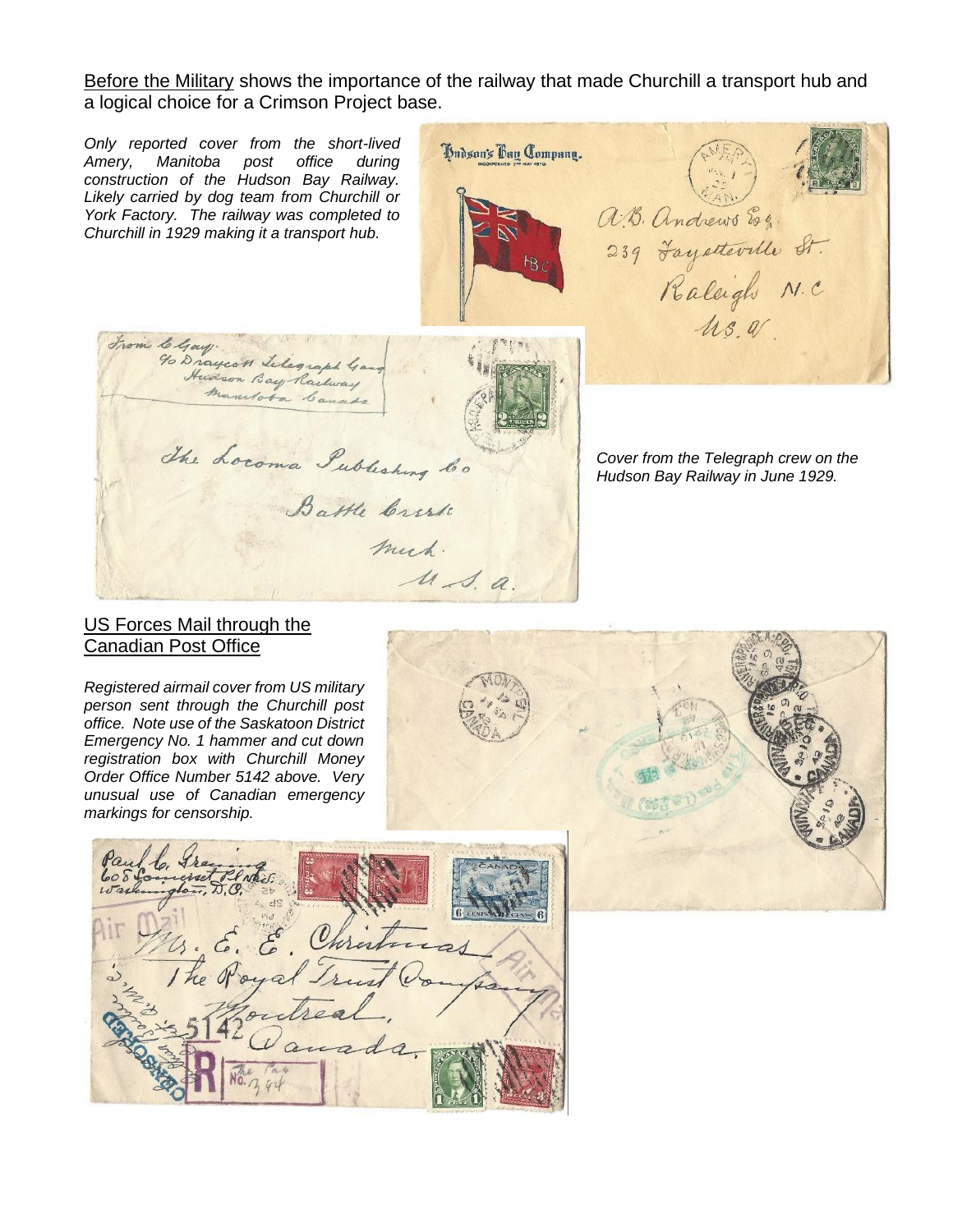#### US APO 660 and 669

Rot albert C. Jacks, 12096179 Easte G-B-389+4 Port Bn - T.C A.P.O. 660 40 Postmaster **SEP 21** 12<sup>30</sup> PM Newyorks new york  $1942$ Mr- arthur Shara CENSORFI 10 Everywere Place East Orange CALVERT W. BOWMAN nurfery  $2ndIT$ Alic

*US Army Post Office 660, care of Postmaster New York was used as a mailing address for the Americans soon after arrival in July 1942. APO 660 did not open until September 28 so the Canadian postal system was used in the meantime. These covers were mailed at the Churchill post office and sent in closed bags to Chicago by rail for possible civilian censorship. A variety of military censor markings were used.* 

897. Harry 8. Tologer 33181060  $H100$ a. P.O. 660 70 Postmaster<br>New York New York Rev. Wilfur allison CENSORED 2ND, LT., Q. 13 Mace Lutheran Church Buna

*APO 660 finally opened on September 28, 1942 and used its own date stamp as shown on these covers. As the APO closed on November 6, 1942 covers with the marking are very difficult to find. Note free franked item above, official mail to the left and postage paid item below, although the sender was entitled to send mail for free. During the period of operation for APO 660, the number of the APO was not shown in the regular date stamp. The War Department directed numbers not be shown in the cancelling device for security purposes July 1, 1942 to March 10, 1943.*

Col. Rex O. Lindon 38110639 H + 5 Co 330 Eugro. Reg! APO 669 To Post moster New york, new york Via air n **PASSED BY** U.S. Rey O. Lindon Donald T. Dunahie Haytun, Colorado

*APO 669 opened on September 28, 1942 and closed on November 7, 1942 when most of the US military personnel left. An APO 669 cover paid for airmail through the Canadian postal system and cancelled with the obliterator only as a censorship measure, at Churchill. Civilian censorship given at Chicago. APO 669 was in the town centre and served the 330th Engineers.*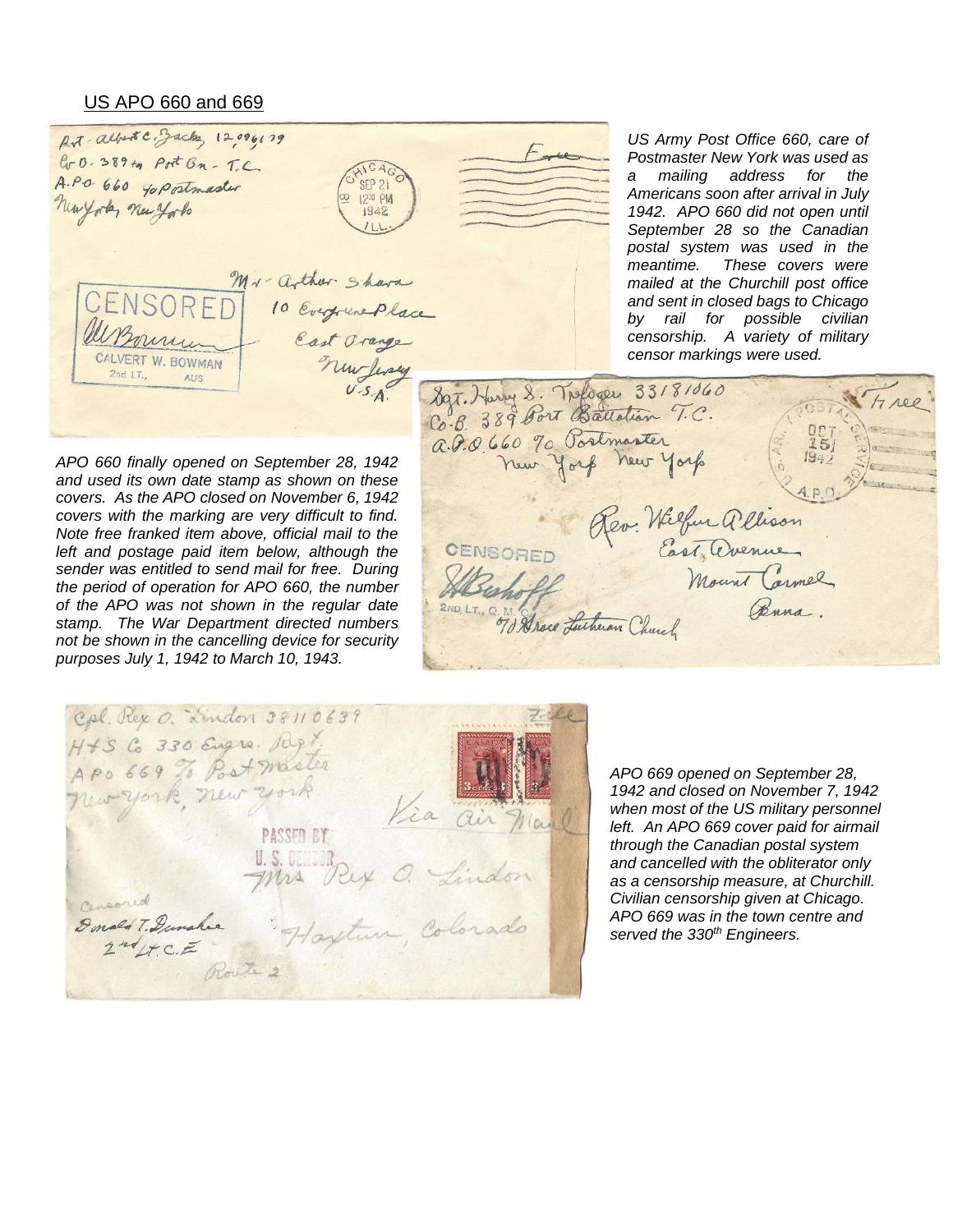*APO 669 did not get its date stamps until September 28, 1942. These covers are the only reported examples. Only four covers reported with the date stamp.*

Put. Edwin St. gellers 33,235,114 EU. 8. 330 thengrs Free  $POSTA$ 4Pg. 669. 96 Post master **HARD BY Billet Bill** 1942 Mrs Ettra Rode

## US APO 73

*APO 737 opened on November 11, 1942 at the airfield site and served the 125 remaining US Forces. Base censor numbers 97, 99, 0858, 0882, and 0899 have been reported.*

armir adward Lange F.P.O. B. Record Postmitter W. C. Smith County Treasurer

*Race-track censor markings were also used at APO 737. Numbers 992, 994-997, 999, 21125, 21130, and 21131 have been reported.*



*.*





*Double circle date stamps were used at US post offices for registered mail and forms. The facing slip shows APO 737 as a branch of the New York post office. The back of the registered cover shows APO 737 as a branch of the Minneapolis post office (effective February 1, 1944) as part of a reorganization.*